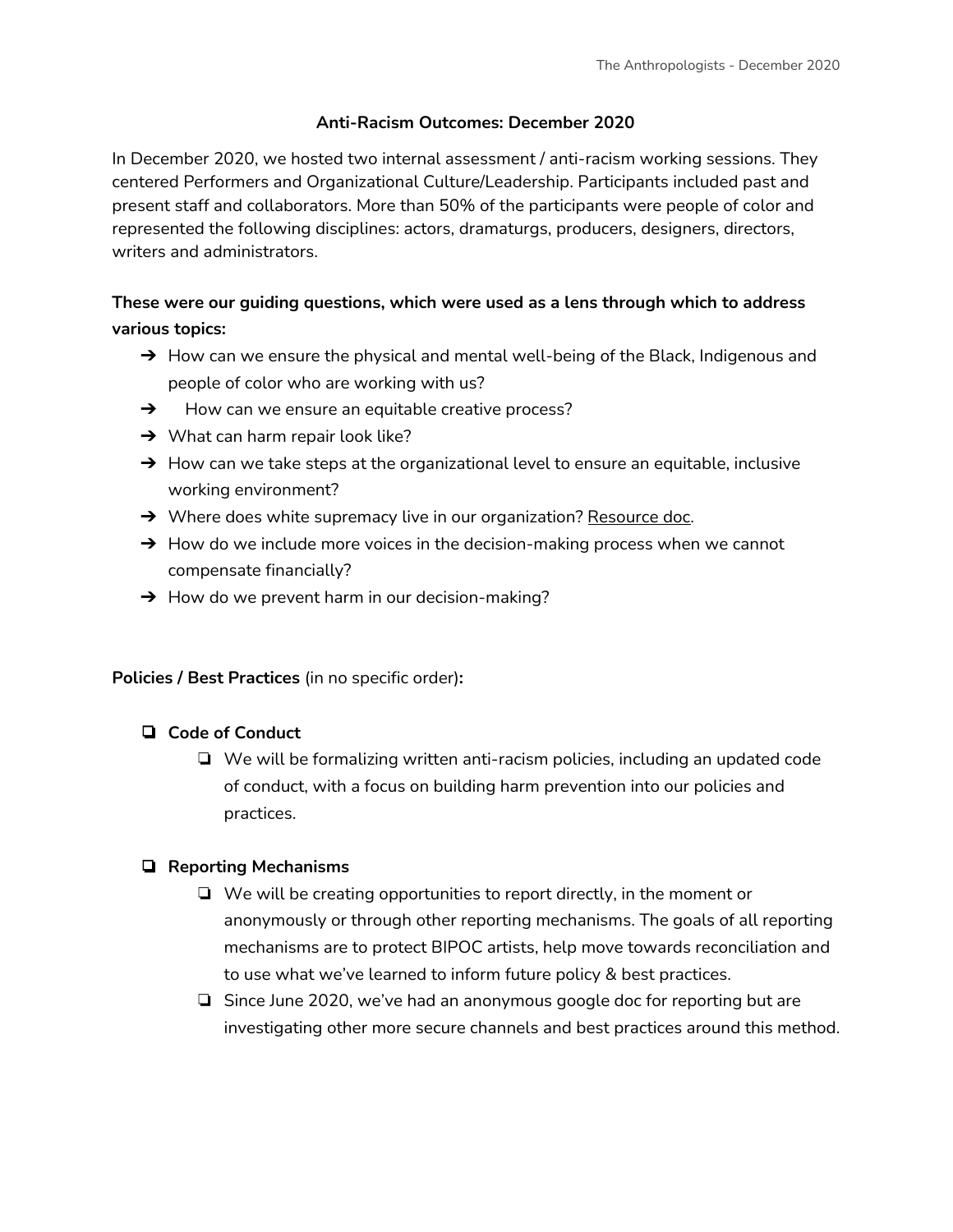❏ We will be establishing a Non-Equity Deputy (NED; per Chicago Theatre Standards) for each rehearsal process. The NED will not be a member of leadership staff, separate from the Stage Manager.

## ❏ **Conflict Resolution**

- ❏ Our overall philosophy is to be progress-based vs. punitive.
- ❏ Conflict resolution will be closely tied to Reporting Mechanisms.
- ❏ Tools: we'll be adopting Chicago Theatre Standards' Concern Resolution Path.

## ❏ **Accountability**

- ❏ We discussed spheres of accountability: internal (company members) and public (audience and theatre community at large)
- ❏ Accountability must be connected to reporting strategies
- ❏ Goals: Creating a clear protocol for what happens if there is an instance of racial aggression.

## ❏ **Harm Repair**

- ❏ Harm repair must center the person who has been harmed.
- ❏ Harm repair is a highly individualized process and we will make space for individualized conversations around personal harm repair practices.
- ❏ We will continue to use our Session Agreements before all rehearsals as a form of harm prevention.
- ❏ Tools: we're implementing the Oops/Ouch method (see Chicago Theatre Standards)

# ❏ **Cultural Agency**

- ❏ We also reinforced the need for encouraging and allowing all artists to self-identify.
- ❏ As a company that devises plays as an ensemble over a longer developmental schedule, we discussed avenues for consent around content during the devising process.
- ❏ Future: incorporating disability justice practices.

## ❏ **Performance / Production**

- ❏ To ensure the safety of performers during a performance run, we discussed ways to remove urgency and build in time for check-ins, reporting and conflict resolution on a daily basis.
- ❏ Working with venues to establish a shared anti-racism agreement